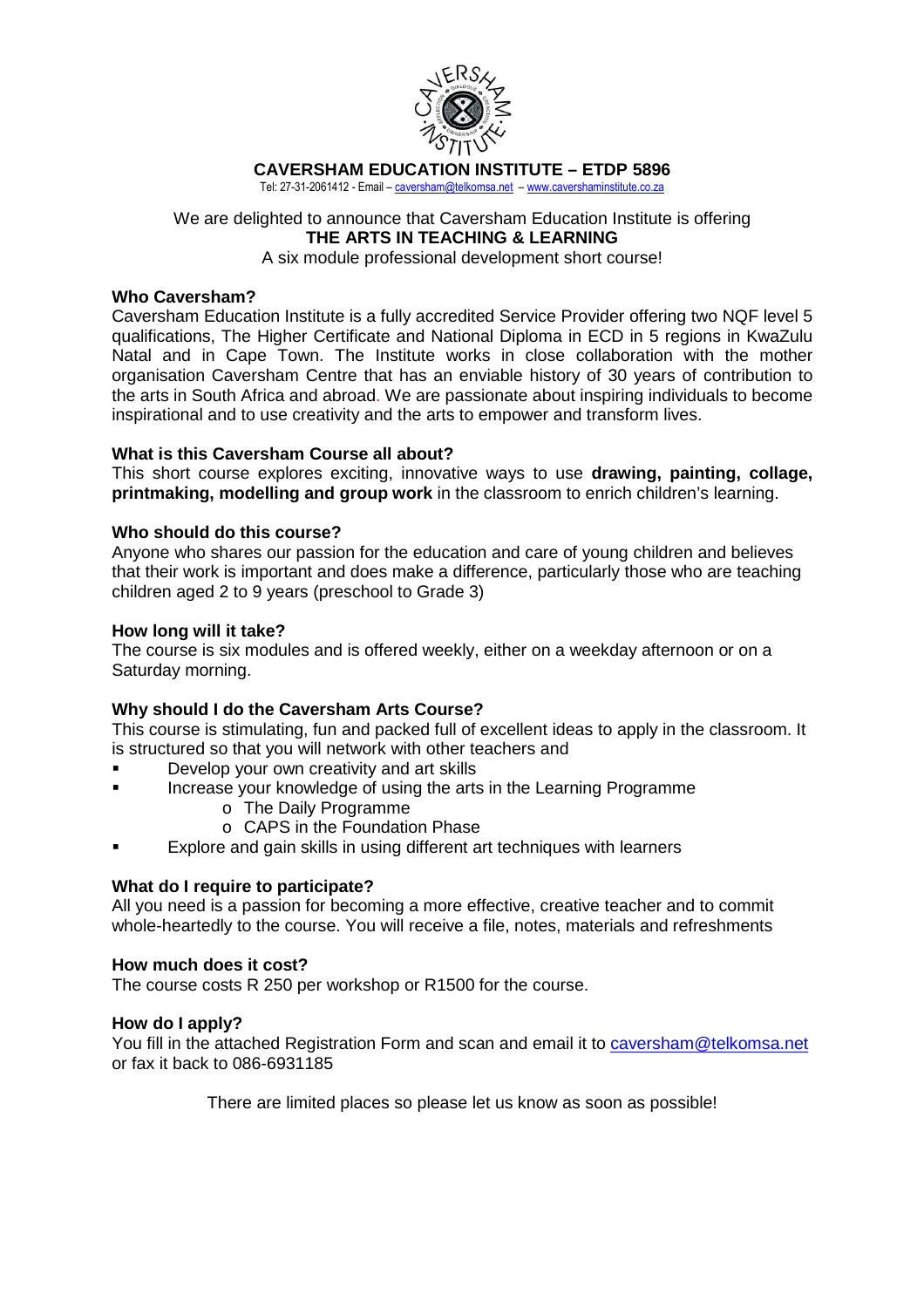

# **REGISTRATION FOR THE ARTS IN TEACHING AND LEARNING COURSE**

| <b>PARTICIPANT DETAILS</b>                                                                                                    |                         |       |                |             |  |                   |  |     |           |
|-------------------------------------------------------------------------------------------------------------------------------|-------------------------|-------|----------------|-------------|--|-------------------|--|-----|-----------|
| <b>TITLE</b>                                                                                                                  |                         |       | <b>SURNAME</b> |             |  |                   |  |     |           |
| <b>FIRST NAMES</b>                                                                                                            |                         |       |                |             |  | <b>KNOWN NAME</b> |  |     |           |
| <b>ID NUMBER</b>                                                                                                              |                         |       |                |             |  |                   |  |     |           |
|                                                                                                                               | DATE OF<br><b>BIRTH</b> |       |                |             |  |                   |  |     |           |
| <b>NATIONALITY</b>                                                                                                            |                         |       |                |             |  |                   |  |     |           |
| <b>ETHNIC GROUP</b>                                                                                                           | <b>Black</b>            | Asian | Coloured       | White       |  | <b>DISABILITY</b> |  | Yes | <b>No</b> |
| POSTAL ADDRESS                                                                                                                |                         |       |                |             |  |                   |  |     |           |
|                                                                                                                               |                         |       |                |             |  |                   |  |     |           |
|                                                                                                                               |                         |       |                |             |  |                   |  |     |           |
| <b>RESIDENTIAL ADDRESS</b>                                                                                                    |                         |       |                |             |  |                   |  |     |           |
|                                                                                                                               |                         |       |                |             |  |                   |  |     |           |
|                                                                                                                               |                         |       |                |             |  |                   |  |     |           |
| TELEPHONE:                                                                                                                    | <b>HOME</b>             |       |                | <b>CELL</b> |  |                   |  |     |           |
|                                                                                                                               |                         |       |                |             |  |                   |  |     |           |
| <b>EMAIL ADDRESS</b>                                                                                                          |                         |       |                |             |  |                   |  |     |           |
| <b>HIGHEST QUALIFICATION</b>                                                                                                  |                         |       |                |             |  |                   |  |     |           |
| TEACHING EXPERIENCE - GRADES                                                                                                  |                         |       |                |             |  |                   |  |     |           |
|                                                                                                                               |                         |       |                |             |  |                   |  |     |           |
|                                                                                                                               |                         |       |                |             |  |                   |  |     |           |
|                                                                                                                               |                         |       |                |             |  |                   |  |     |           |
|                                                                                                                               |                         |       |                |             |  |                   |  |     |           |
| Please provide, below, details of any medical conditions of which we should be aware (e.g.<br>allergies, diabetes, epilepsy): |                         |       |                |             |  |                   |  |     |           |
|                                                                                                                               |                         |       |                |             |  |                   |  |     |           |
|                                                                                                                               |                         |       |                |             |  |                   |  |     |           |
|                                                                                                                               |                         |       |                |             |  |                   |  |     |           |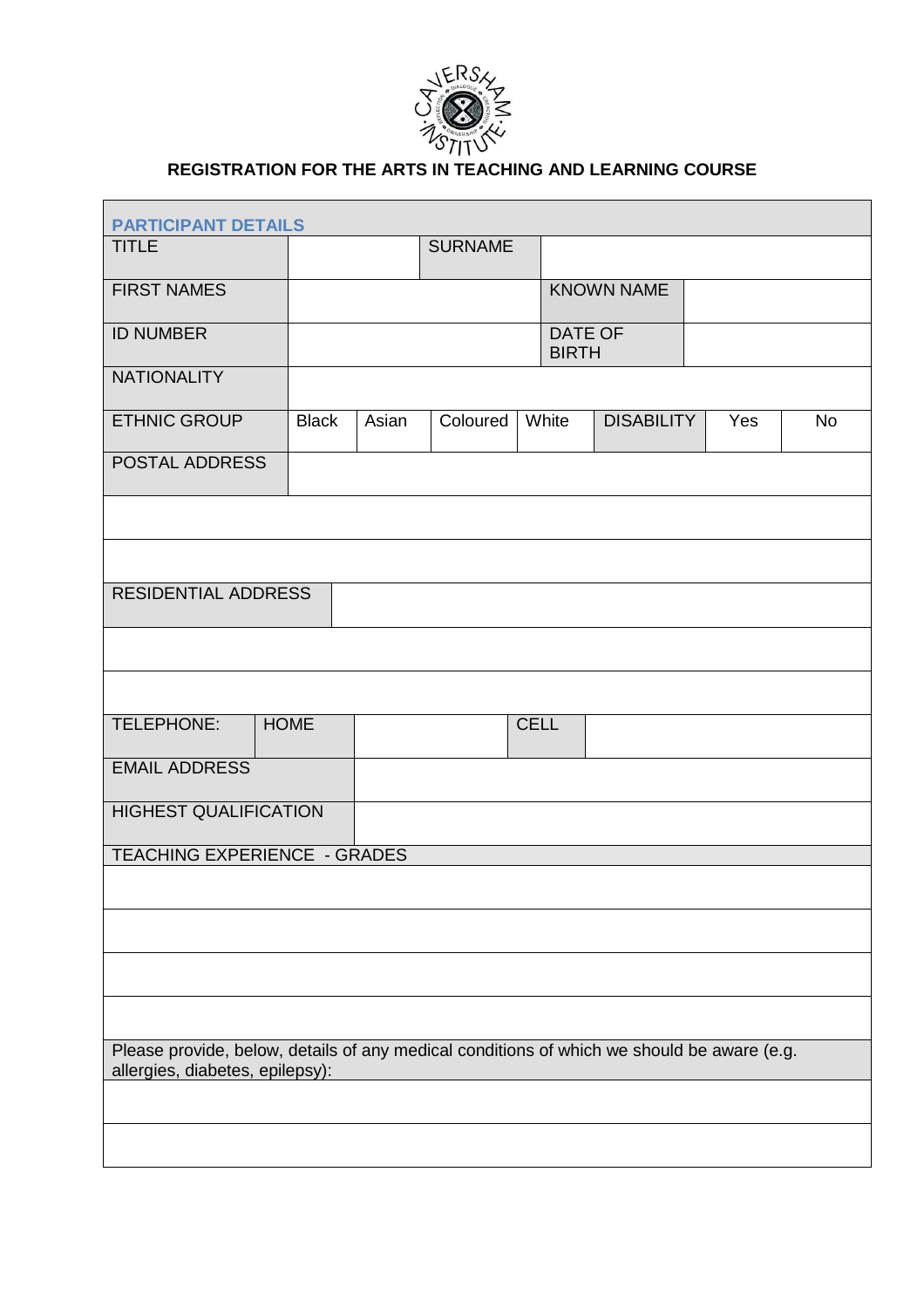

## **CAVERSHAM EDUCATION INSTITUTE**  THE ARTS IN TEACHING & LEARNING COURSE

I, ……………………………………………………………………………………….

ID Number: ……………………………………………….. (Copy attached)

Hereby register for the Caversham Professional Development Course THE ARTS IN TEACHING & LEARNING

## **I understand that Caversham will**

- Recognise, accept and affirm my existing creative skills
- Assist me to deepen and activate these skills through well planned activities
- Help me raise my levels of awareness by fostering my skills of
	- o Reflection / Self observation
	- o Self evaluation and the assessment of learners
	- o Teaching and incorporating art activities into teaching & learning
- Give opportunities for dialogue to facilitate the exchange and sharing of experiences and ideas
- Build my confidence and skills in being able to sensitively respond to each child's uniqueness.
- **Provide a file, notes and workshop materials**
- Be professional and offer excellence

## **I commit myself to**

- **Fully explore this Caversham course**
- Be open and ready to share and learn, to give and receive in the group
- Make the time and space to implement what I have learnt with my learners
- **Complete the Follow-Up Assignments given**
- **Create a portfolio of ideas & activities**
- Keep my Journal and attempt as far as possible to explore "Nurturing Spaces"

## **I also commit myself to**

**Paying the fees of R250 per workshop - R1500 for the course.** 

## **I further understand that**

 All materials are the property of The Caversham Education Institute. All rights are to the materials are reserved and they may not be copied, reproduced or used without written permission.

Signed **Date Date** 

………………………………………….. ………………………

…………………………………………. ……………………. Witnessed **Date**